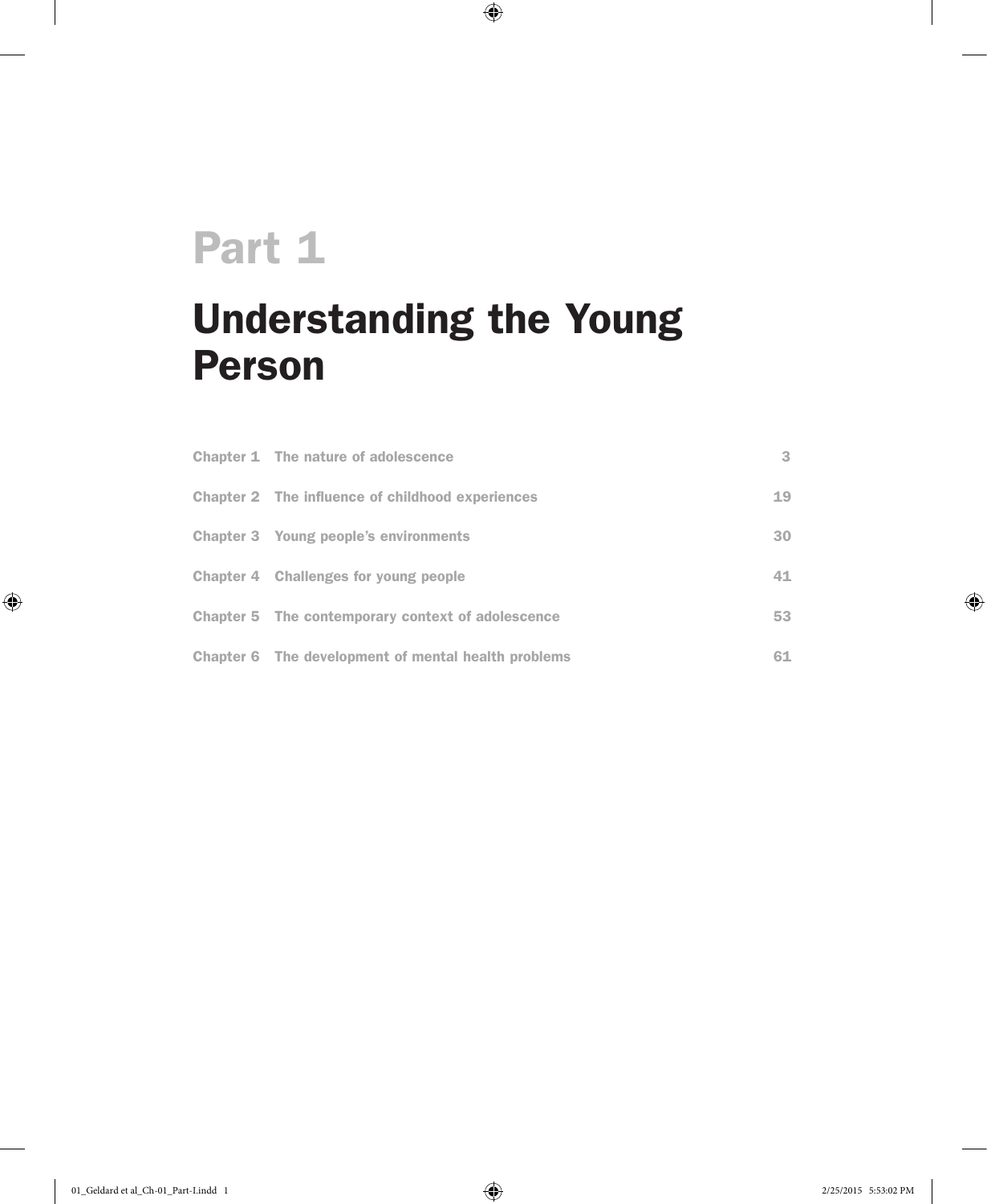

 $\overline{\phantom{a}}$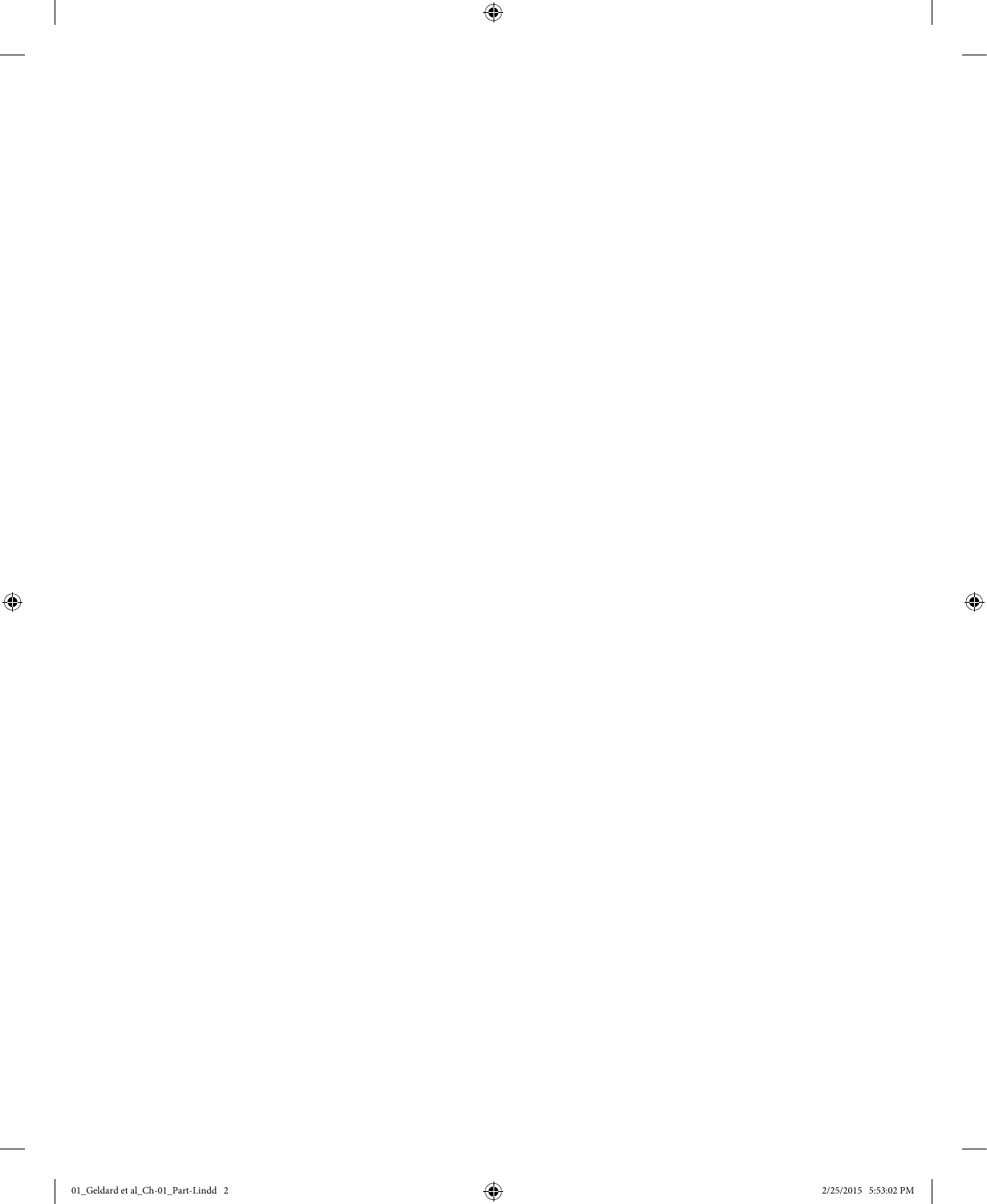## The Nature of Adolescence

1

There are many professional counsellors who work exclusively with young people and gain success and satisfaction from their work. However, there are many other counsellors who are reluctant to work with them. This may be because they find young people difficult to work with or are discouraged by outcomes. Although some young people are difficult to work with, counselling them can be exciting, challenging and effective, provided that some basic principles are understood and respected. The principles and practices required for counselling young people are not complicated or difficult but are in many ways significantly different from those required for counselling either children or adults. It is only by recognizing the different approach required that satisfaction and success are likely to be achieved.

⊕

In order to help young people effectively it is important to understand the nature of their stage in life and the developmental processes that are involved. Once we have this understanding, we can use a counselling approach that is specifically designed to parallel their developmental process and to take account of normal communication processes used by young people. By doing this, there is synchrony between the counselling process and the adolescent's own experiences. This enables the counsellor to join appropriately with the young person to achieve a mutually beneficial working relationship.

In Part 1 of this book we will discuss the developmental processes that occur in young people and will consider the impact of a variety of internal and external stimuli on their development. We will begin the discussion in this chapter by considering the question 'What is the stage called adolescence?'.

This book is not intended to be primarily a theoretical treatise, but a practical guide for counsellors who wish to work with young people. It is a companion book to *Counselling Children: A Practical Introduction* (Geldard and Geldard, 2013). Those readers who wish to review the theory related to the development of young people in more depth may wish to refer to Dacey et al. (2006) who provide discussion of the contributions of a number of important theorists, including G. Stanley Hall, Sigmund Freud, Ruth Benedict, Margaret Mead, Albert Bandura, Robert Havighurst, Abraham Maslow, Erik Erikson and Richard Lerner.

⊕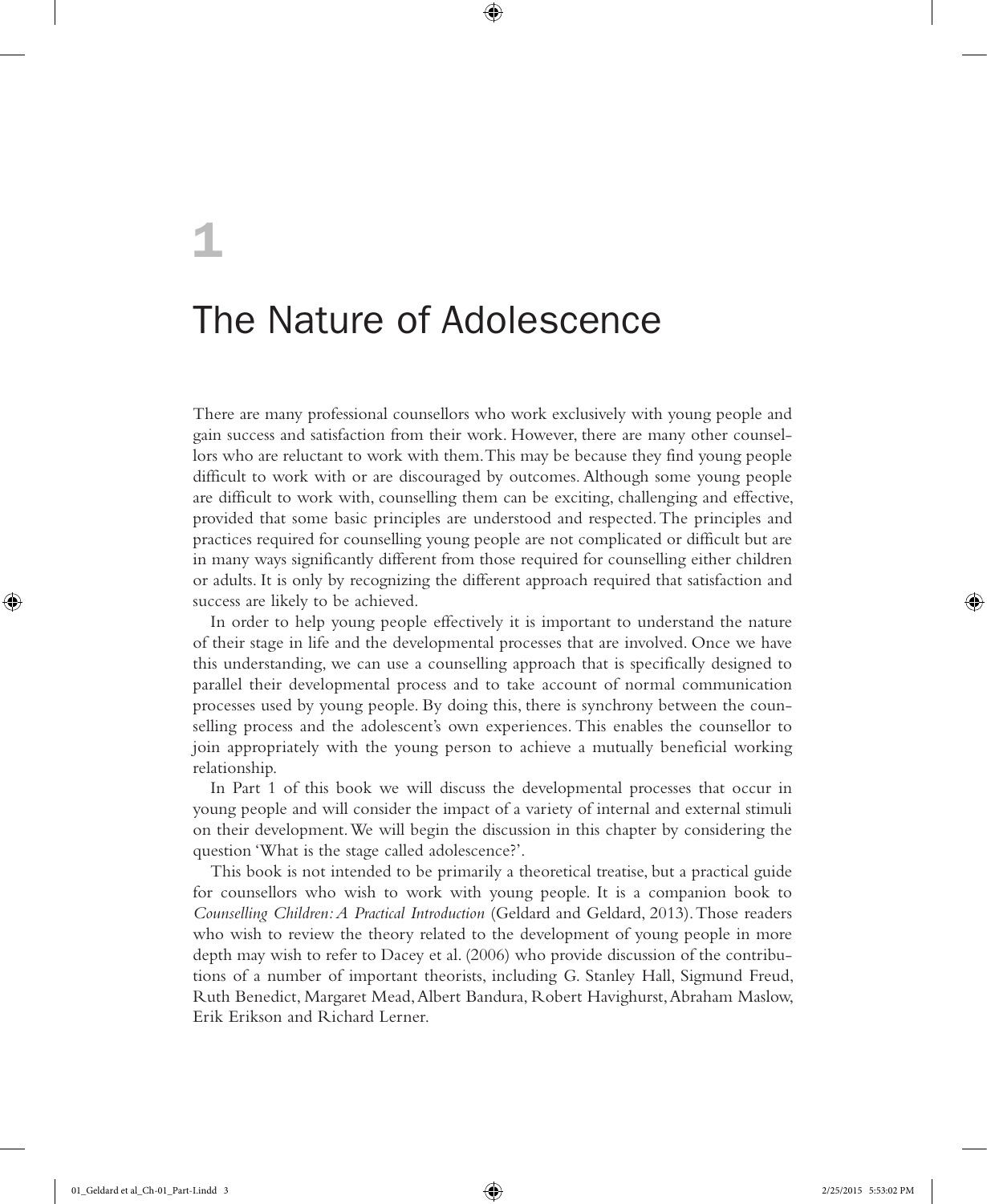⊕

#### What is adolescence?

The question 'What is adolescence?' is one of definition, and the precise nature of the definition is likely to vary from culture to culture. In this book we will consider adolescence to be the stage in a person's life between childhood and adulthood. It is the period of human development during which a young person must move from dependency to independence, autonomy and maturity. The young person moves from being part of a family group to being part of a peer group and to standing alone as an adult (Call et al., 2002).

Generally, in Western society, movement from childhood to adulthood involves much more than a linear progression of change. It is multi-dimensional, involving a gradual transformation or metamorphosis of the person as a child into a new person as an adult. It is important to note, however, that the required changes in a young person during adolescence differ with culture. For example, in some cultures some of the roles played by children and adults are similar. Children may be expected to perform work-like tasks for the welfare of the family while quite young. Also, in some cultures the number of years spent in being educated before working is short. In such cultures the transition from childhood to adulthood is likely to be less challenging (Mead, 1975).

#### Culture influences the way young people develop

**Culture influences the way young people develop<br>
the involves a process that extends over a significant period of a p<br>
there are individual differences with some young people moving** Adolescence involves a process that extends over a significant period of a person's life. However, there are individual differences, with some young people moving through adolescence much more quickly than others. Adolescence presents many challenges as physiological, biological, psychological and social changes are confronted. Important processes of change need to occur within the young person if these challenges are to be confronted adaptively and with success. When a young person is unable to confront and deal with a developmental challenge successfully there are likely to be unhelpful psychological, emotional and behavioural consequences. It is in dealing with these that counselling may be useful, with the counsellor helping the young person to find new ways to proceed adaptively along the required developmental journey.

As will be discussed more fully in Chapter 6, some young people are more successful than others at confronting and dealing with the challenges they meet; they are more resilient and have better coping strategies. This may be partly related to personality traits and partly to past history and the current environment. The development of young people can be considered in terms of the following challenges that inevitably occur:

- biological challenges
- cognitive challenges
- psychological challenges

♠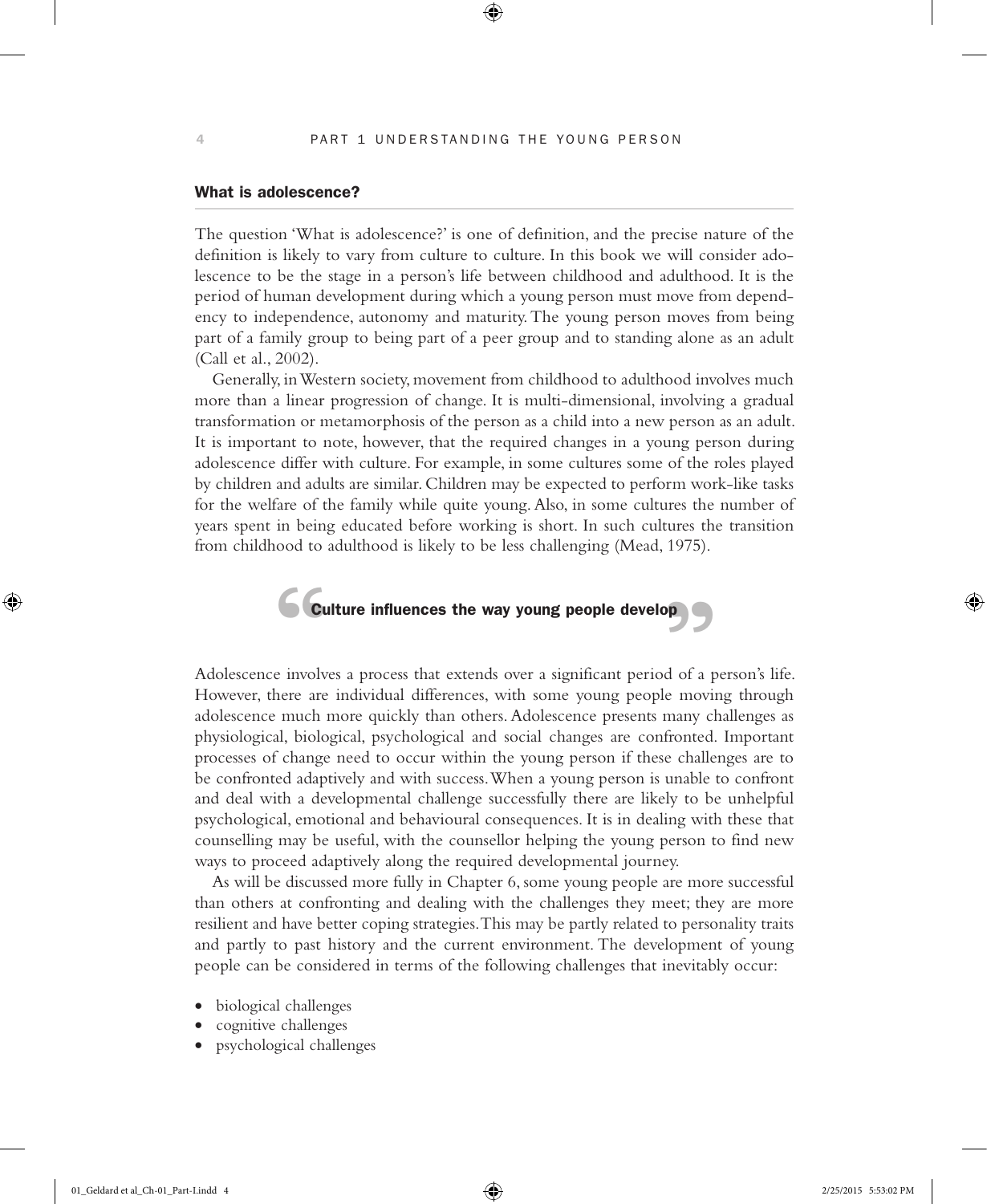⊕

- social challenges
- moral and spiritual challenges.

#### Biological challenges

Adolescence begins with the well-defined maturation event called *puberty*. Puberty refers to the biological events which surround the first menstruation in girls and the first ejaculation in boys. These events signal the beginning of a process of profound physical change (Colarusso, 1992). Although this is a normal maturation process it can cause difficulties for the individual. This may particularly be the case where a young person is precocious in puberty or if puberty is significantly delayed. In these situations the young person may experience an uncomfortable level of stress. Consequences may be a lowering of self-esteem and self-concept, with the person feeling awkward and lacking self-confidence. The biological changes of adolescence result in physiological changes, sexual changes and emotional changes.

#### *Physiological changes*

During adolescence major physiological changes take place. The young person grows in height, weight and strength, develops sexually, and changes in appearance. Girls develop breasts, boys' voices break, body hair grows, and changes occur in sexual organs. These physiological changes occur over a period of time. They happen at different ages and different rates for different young people. Consequently, there may be issues for a young person who may feel embarrassed, self-conscious, awkward and out of step with peers who are developing at a different rate. It is therefore not surprising that many young people become very anxious about their appearance.



#### *Sexual changes*

Significant and important increases in the production of sexual hormones occur during puberty. These result not only in changes to the body as described above, but also trigger an increase in sexual arousal, desire and urge in both males and females. These changes are likely to cause discomfort for a young person. As sexual drive rises, they are confronted with issues of personal sexuality and sexual identity. These issues will influence their decisions with regard to relationships. In early adolescence, young people tend to form close relationships with friends of the same sex because they feel secure with them (Blos, 1979). Additionally, this is a part of their process of movement away from dependence on their parents and family. During this time, some will

♠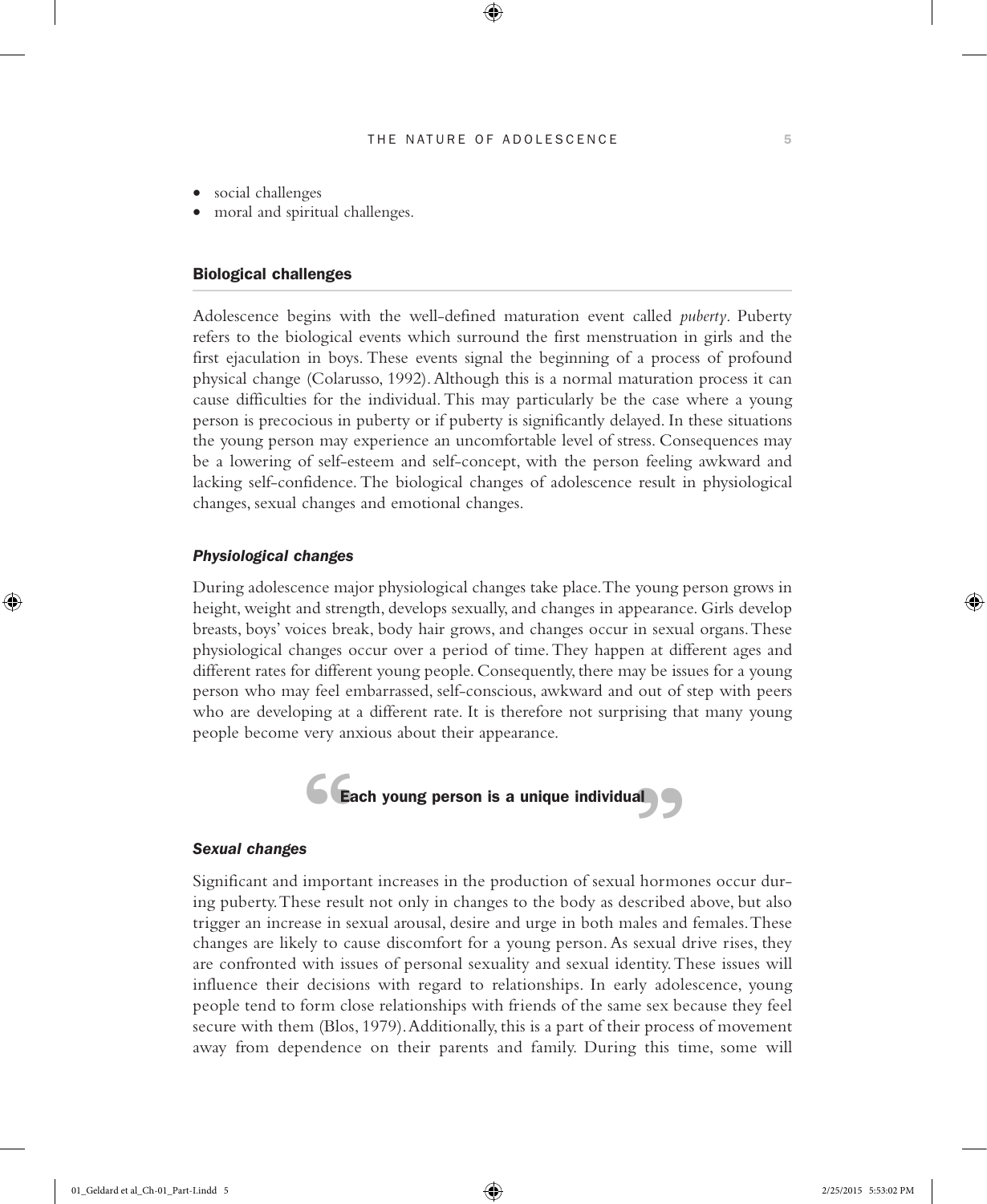become involved in sexual experimentation with their friends. However, for others the sexual feelings of early adolescence are managed through the use of fantasy and masturbation. The early stage of adolescence typically extends from the age of 11 to 14 years. From this stage the young person gradually moves into the later stage of adolescence, which occurs typically from 15 to 18 years. The early stage and the later stage are distinguished by differences in cognitive, moral and social thinking (Dacey et al., 2006).

By late adolescence, with the acceptance of the new physically and sexually mature body, there is a gradual move, in most young people, toward heterosexual relationships. According to Colarusso (1992), by late adolescence many young people are psychologically ready for an active sexual life, which includes intercourse. Some young people may at this stage begin to explore their sexual orientation and discover an attraction to homosexual relationships. Because many in society tend to be homophobic, such explorations may be a source of anxiety, particularly if the decision is to choose a partner of the same sex (Mabey and Sorensen, 1995).

With regard to sexual development, some young people have difficulty progressing from the early stages of adolescence through to the later stages. This may be because they are unable to separate their own sexuality from their parents'. As a consequence they may engage in unhelpful sexual fantasies that fail to direct them to appropriate non-incestuous partners (Colarusso, 1992). When assessing sexual development it is important to recognize that early sexual experience is not an indicator of rapid developmental progression. Indeed, it may be an indicator of childhood sexual trauma.

#### *Emotional changes*

During adolescence, the rise in sexual hormones may influence the young person's emotional state. It would, however, be a mistake to assume that hormones act in isolation and that they alone are the cause of mood changes. They act in conjunction with other major changes that are impacting on the young person, such as changes in social relationships, changes in beliefs and attitudes, and changes in self-perception.

# **Thermonal changes may influence the young person's emotions<br>logical changes clearly present the young person with major challenges. They have with body changes that may be disturbing and worrying, and with the em** Hormonal changes may influence the young person's emotions

Biological changes clearly present the young person with major challenges. They have to cope with body changes that may be disturbing and worrying, and with the emergence of sexual urges that drive them into the exploration of new relationships which produce new social challenges.

01\_Geldard et al\_Ch-01\_Part-I.indd 6 2/25/2015 5:53:02 PM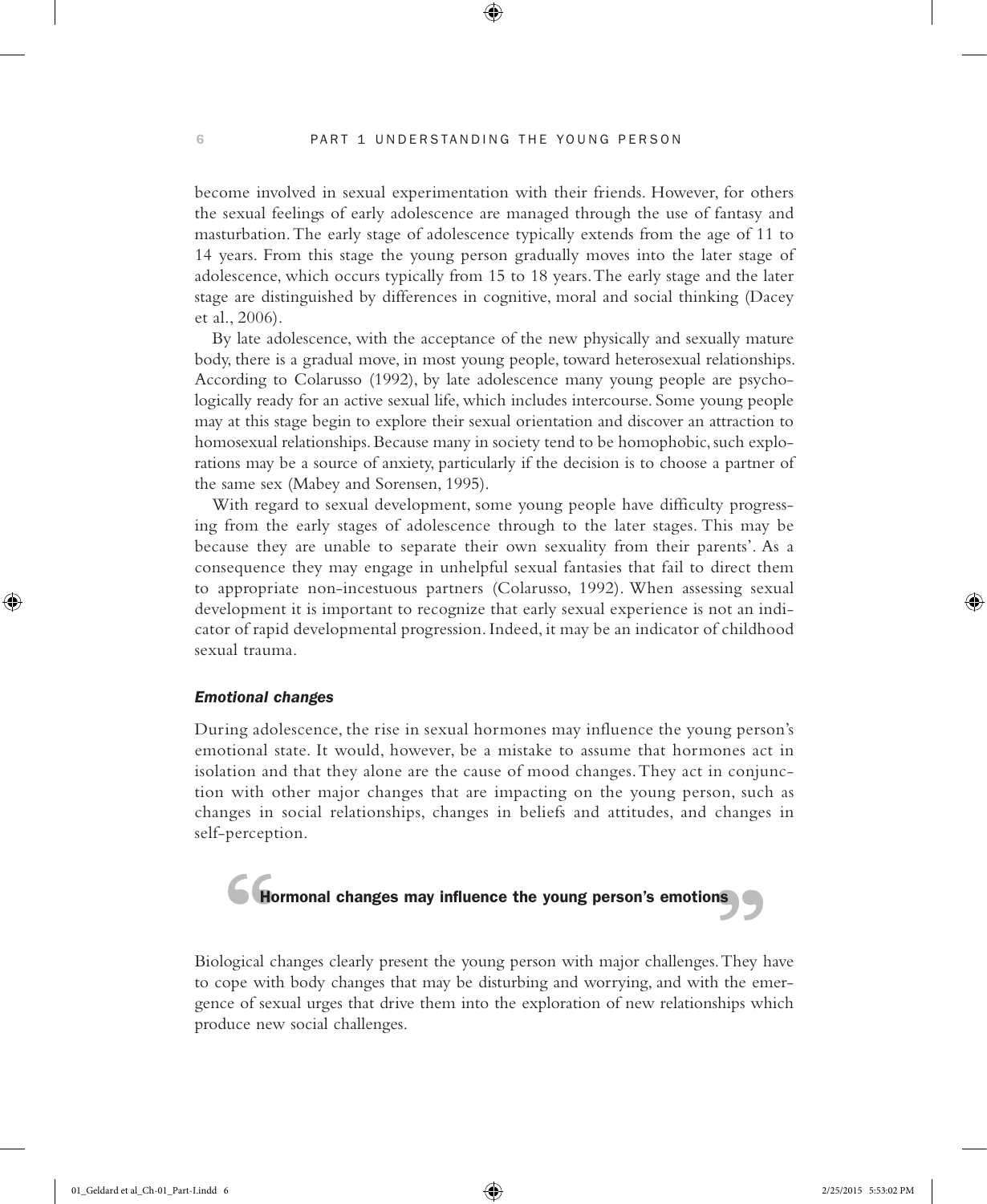#### Cognitive challenges

While biological changes are occurring in the young person, cognitive changes are also taking place. The young person develops a capacity for abstract thinking, discovers how to think about relationship issues, discerns new ways of processing information and learns to think creatively and critically.

#### *Development of abstract thinking*

According to Piaget (1948/1966), during early adolescence young people typically make the transition from 'concrete operations' to the 'formal operations' stage. That is, they move from the limitations of concrete thinking to being able to deal cognitively with ideas, concepts and abstract theories. They are able to become passionately interested in abstract concepts and notions and are therefore able to discern what is real from what is ideal.

Flavell and colleagues (2002) suggested a number of ways in which a young person's thinking progresses beyond that of childhood. Included among these were the ability to:

- imagine possible and impossible events
- think of a number of possible outcomes from a single choice
- think of the ramifications of combinations of propositions
- understand information and act on that understanding
- solve problems involving hypothesis and deduction
- problem solve in a wider variety of situations and with greater skill than in childhood.

The young person is challenged both in the development of these cognitive skills and in their use. As confidence is gained in using such skills, it is likely that they will be tried out in new situations, but not always with success.

#### *Egocentric thinking*

Young people are egocentric. This trait starts in early adolescence and develops more fully in mid-to late-adolescence. They may have the idea that everyone is watching them as though they were on stage. Sometimes they will deliberately 'parade' themselves in front of others, exhibiting particular poses or behaviours to invite attention to themselves. Young people frequently make up stories about themselves, which Dacey et al. (2006) refer to as *personal fables*. They may have dreams of success and may start to believe that these are true. They may have the idea that they are both unique and invulnerable (Elkind, 1967). They may at times feel omnipotent, all-powerful and that they cannot be hurt. This is all part of the complex process of becoming a separate unique individual on a journey that will lead to adulthood. Unfortunately, these beliefs, and in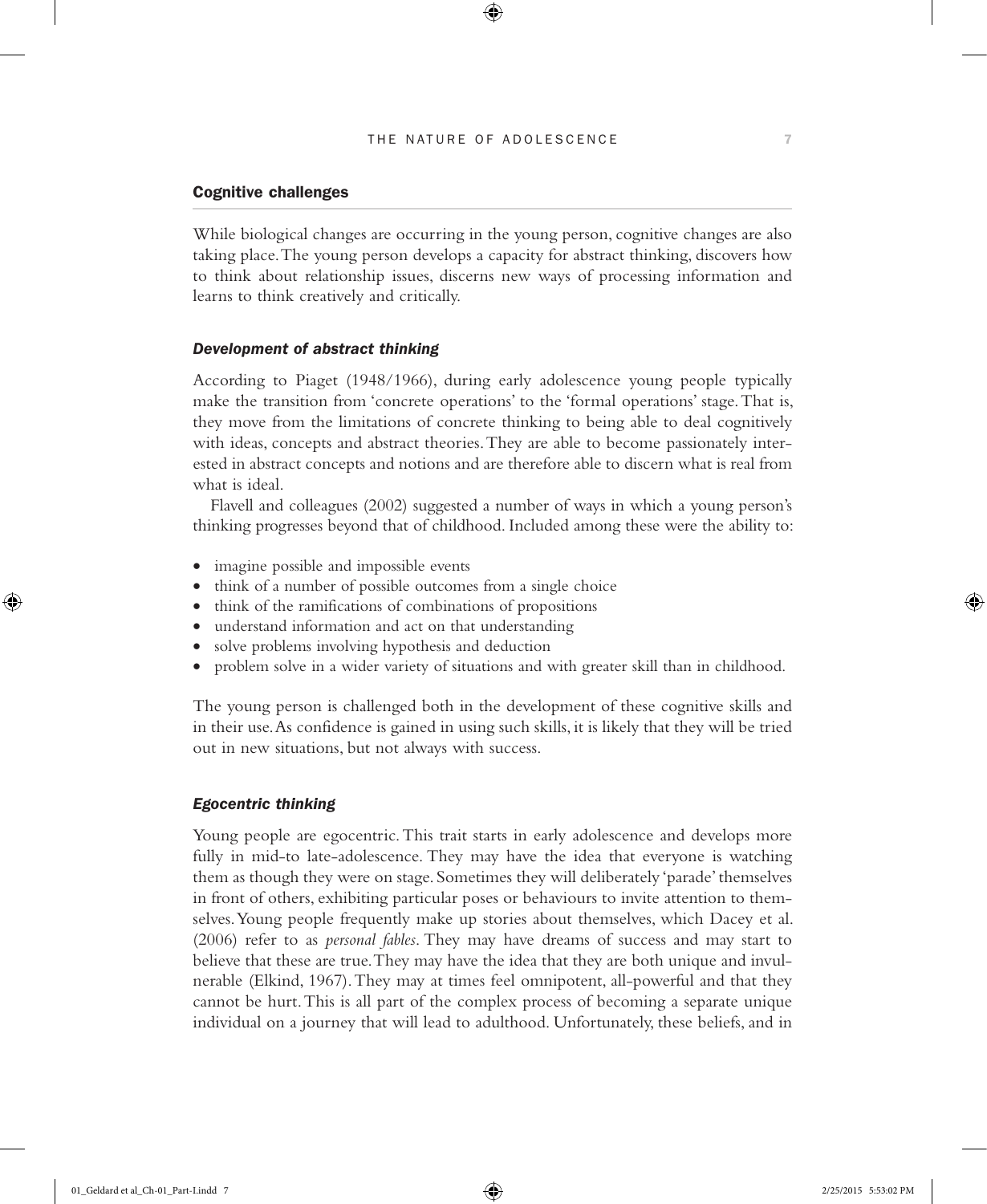particular the sense of uniqueness, make it difficult for young people to believe that anyone else is capable of understanding them or how they are feeling. This has important implications for counsellors.

⊕

**''** *The ability to think about other people* **The ability to think about other people**<br>
Along with the sense of uniqueness or individuation comes the ability to think critically<br>
Along with the sense of uniqueness or individuation comes the ability to think criticall Young people often believe that no one is capable of understanding them

about other people and interpersonal issues. Young people learn how, from their own perspectives, to understand or 'make sense of 'other people. This enables them to make decisions about how to interact with others.

#### *New ways of processing information*

During adolescence the ability of young people to perceive, comprehend and retain information seems to improve with age (Knight et al., 1985). Additionally, they progressively develop the ability to make better use of memory strategies and are more able to detect contradictions (Keil and Batterman, 1984). Thus older young people tend to have a greater ability than those who are younger for dealing with complex social and ethical issues. They have a more complex level of information processing. However, this information-processing ability is dependent on intelligence because, as described by Jensen et al. (1989), the ability to process information quickly is directly related to higher levels of intellectual functioning.

#### *The ability to think critically*

Young people develop the ability to think logically and to use their capacity for logical thinking to make judgements and decisions for themselves. They are able to recognize and define problems, gather information, form tentative conclusions and evaluate these to make decisions. Of particular importance to counsellors is that several studies suggest that young people can be taught to improve their capacity for critical thinking (Pierce et al., 1988). Thus, part of a counsellor's role may be to help a young person to find ways to do this.

## **'' Creative think in the useful to help a young person develop critical thinking**<br> **The ability to think creatively**<br>
Creative thinking involves divergent thinking, flexibility, originality, the consideration It can be useful to help a young person develop critical thinking

#### *The ability to think creatively*

of remote possibilities and the ability to consider a variety of solutions to the same

♠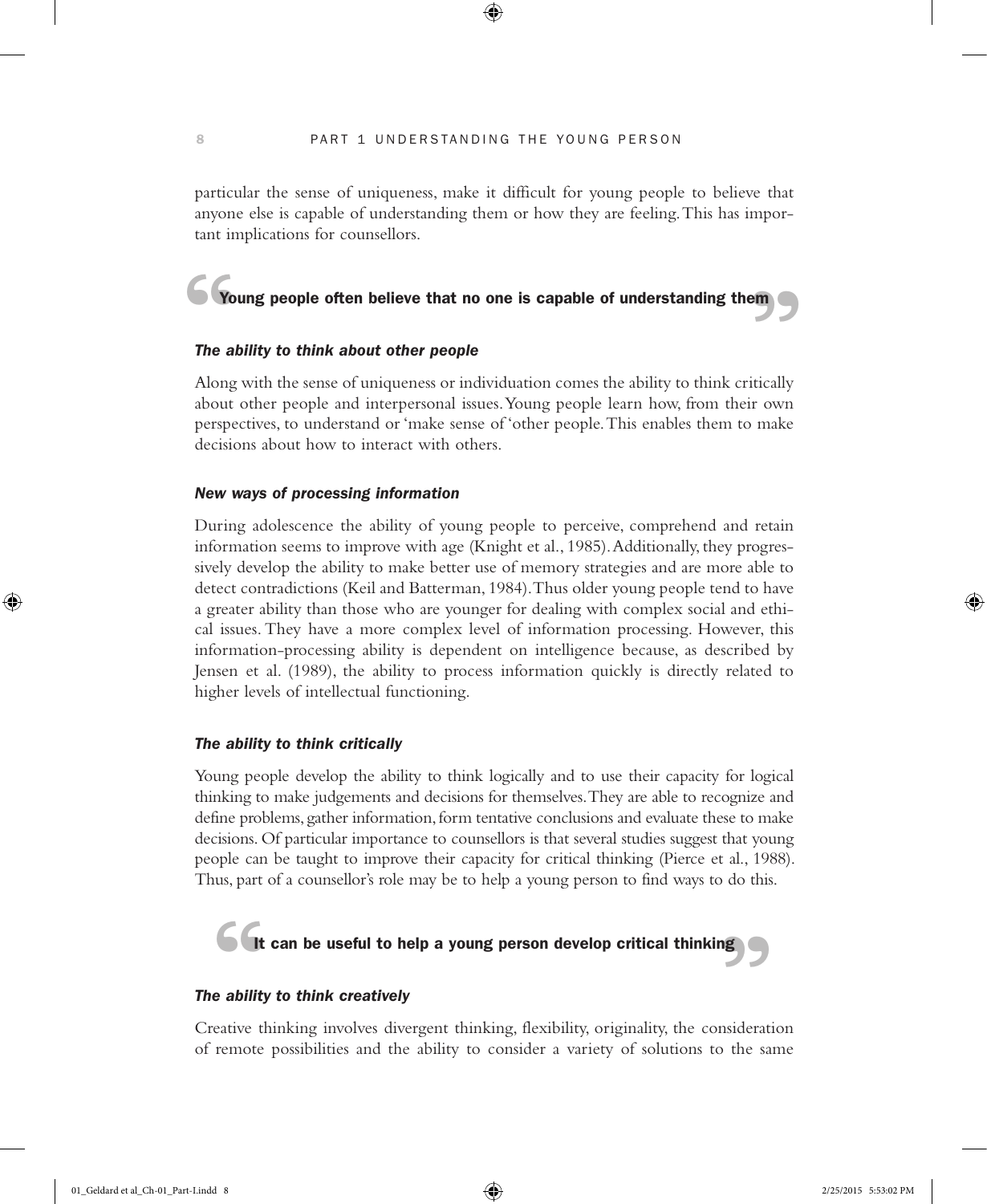problem. During adolescence young people develop the ability to think creatively and are consequently better able to understand and use metaphor (Dacey et al., 2006). This latter ability can be particularly useful in a counselling situation where metaphor can be a powerful tool for producing change.

#### Psychological challenges

The biological and cognitive changes that have been described not only present challenges directly, but also have a significant impact on psychological functioning. Additionally, there are major psychological challenges for the young person with regard to a central feature of adolescence which involves the formation of a new identity. The young person is no longer a child; a new person is emerging.

#### *Forming a new identity*

Perhaps the most important psychological task for a young person is the formation of a personal identity. Failure to achieve a satisfying personal identity is almost certain to have negative psychological implications. This is supported by Waterman (1992), who conducted an extensive review of research which showed a strong link between ego identity and effective psychological functioning. As discussed by Kroger (2005), major theorists including Erikson, Blos, Kohlberg, Loevinger and Kegan have written about the development of identity in adolescence using terms which are individual to themselves, such as 'self ', 'ego', 'I' and so on. Although they have used individual terms, they all seem to agree that 'personal identity', as we will call it, should be defined in terms of what is taken to be 'self ' in contrast to what is considered to be 'other'. The means by which we differentiate ourselves from others is central to our experience of personal identity. A young person has the task of forming a personal identity that is unique and individual. However, during the process in which a conscious sense of individual identity develops there will also be an unconscious striving for continuity of the individual's personal character (Erikson, 1968). As personal identity develops, over time, maturation occurs, moving the young person towards adulthood.



#### *Functions of personal identity*

Adams and Marshall (1996), drawing on numerous analyses and studies of the self and identity, suggest the following as the five most commonly recorded functions of personal identity:

♠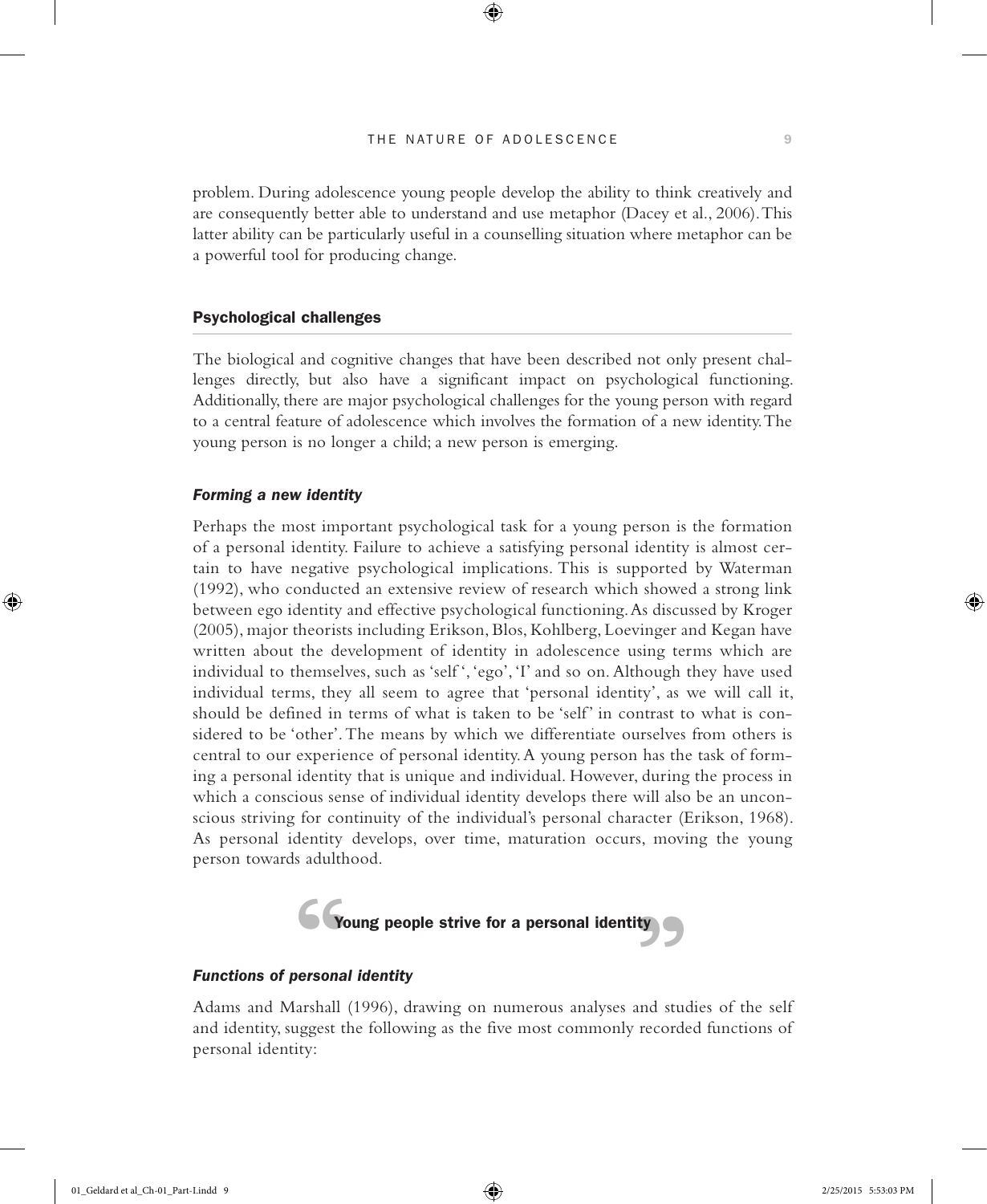- 1. Providing the structure for understanding who one is.
- 2. Providing meaning and direction through commitment, values and goals.
- 3. Providing a sense of personal control and free will.
- 4. Enabling consistency, coherence and harmony between values, beliefs and commitments.

⊕

5. Enabling the recognition of potential through a sense of future possibilities and alternative choices.

Adams and Marshall (1996) believe that the search for identity is a continuing process which is not just restricted to adolescence. They indicate that personal identity can be altered through heightened self-awareness, and that there are sensitive points along the life-cycle, one of which is adolescence, where self-focusing and identity formation are heightened. Even though we agree that the search for identity is a process that continues throughout life, our observations of young people indicate that such self-focusing and identity formation are more pronounced in adolescence and are central characteristics of adolescence.

#### *Individuation*

♠

Whereas a child is joined with parents and family, a young person moves away into a separate space, becoming a separate individual. In other words, *individuation* occurs. The process of individuation involves the development of relative independence from family relationships, the weakening of ties to objects which were previously important to the young person when a child, and an increased capacity to assume a functional role as a member of adult society (Archer, 2005). The processes of establishing a personal identity and achieving individuation have implications socially. The young person can only construct concepts of self within the context of relations with others, yet is also seeking to establish separateness through boundaries. Thus their process of socialization is based on a balance between individuation together with the formation of personal identity, on the one hand, and integration with society on the other (Adams and Marshall, 1996). Unless this balance is achieved, there are likely to be personal crises that may result in the need for counselling. For example, if a young person seeks a very high degree of individuation the consequence may be that relationships with peers are damaged. This may result in them being marginalized. In this situation they will sometimes seek the company of other marginalized peers. Even so, there are likely to be consequences as their sense of being valued by others may be reduced (Schlossberg, 1989).

Rather than seek a high degree of individuation, some young people do the opposite and seek extreme connectedness with others. This can leave young people prone to difficulties in adapting to new circumstances where they need to deal with situations on their own (Josselson, 1987).

#### *Emotional responses*

As young people progress on their journey of self-discovery, they are continually having to adjust to new experiences, encounters and situations, while at the same time adjusting

01\_Geldard et al\_Ch-01\_Part-I.indd 10 2/25/2015 5:53:03 PM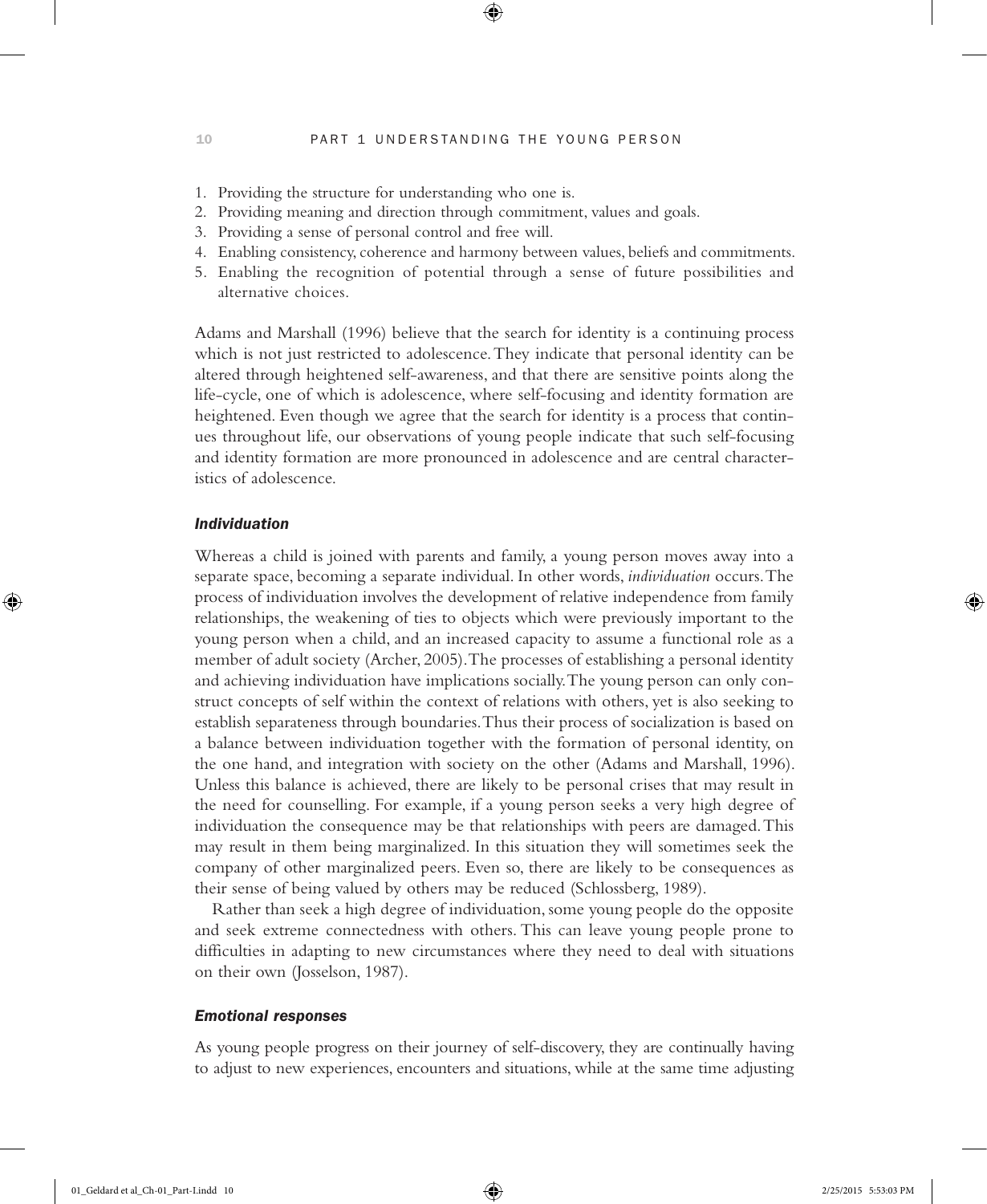⊕

to biological, cognitive and psychological changes. This is both stressful and anxietyprovoking for them. It is not surprising, therefore, that young people demonstrate a decreased ability to tolerate, assimilate and accommodate change (Shave and Shave, 1989). The developmental stage of adolescence is therefore characterized by emotional reactivity and a high intensity of emotional response. This makes it difficult for young people to control and modulate their behavioural responses, which at times may be inappropriately extreme. Stimuli of relatively minor significance for most adults may result in significant mood swings for a young person who may respond with unexpectedly high levels of emotion, including excitement, anger, sadness, depression and embarrassment. Young people clearly have a difficult time dealing with the heightened intensity of their emotions and reactions.



A major disruptive emotion of early adolescence is shame (Shave and Shave, 1989). Young people frequently experience feelings of ridicule, humiliation and embarrassment, and feel disgusted and ashamed of themselves. It is therefore understandable that they tend to develop strong defence mechanisms that may include disavowal, denial, projection and regression. These defence mechanisms play an important role in the way young people in early adolescence react to situations and interact with others. Inappropriate behaviour may often be a consequence of these internal ego-defending mechanisms.

#### *Ethnic identity and psychological adjustment*

For young people who belong to ethnic minority groups there are special problems with regard to establishing personal identity. An important part of their personal identity is likely to involve their ethnic identity. Waterman (1984) has suggested a model of ethnic identity formation. In the first stage of ethnic identity development, minority young people accept the values and attitudes of the majority culture. This often includes internalizing negative views of their own group. Waterman (1984) believes that this first stage of ethnic identity development continues until individuals have an experience of racism or prejudice which forces them to see themselves as members of a minority group. This awareness then leads them to a personal ethnic identity search. The search involves efforts to learn about their own culture and is often likely to be highly emotional. In this stage, emotions such as anger and outrage may be directed towards the majority society. A satisfactory outcome of this ethnic identity process can then be achieved with individuals developing a deeper sense of belonging to a group.

#### *Career identity*

Another important aspect of personal identity that adolescents are exploring is that of career. Career identity involves the young person exploring work options in order to

01\_Geldard et al\_Ch-01\_Part-I.indd 11 2/25/2015 5:53:03 PM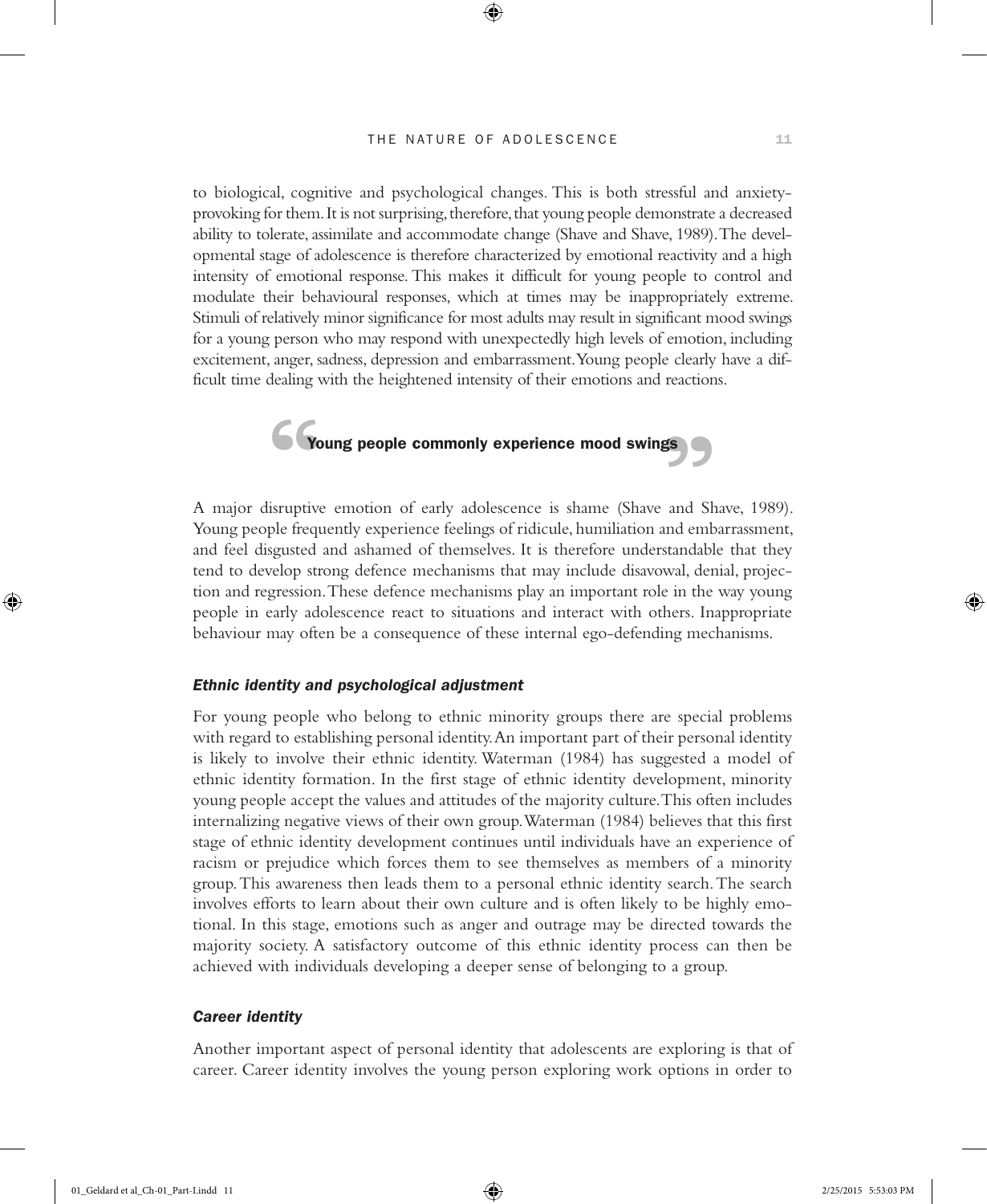⊕

develop their identity as a worker and determine what work role might suit them best. Such exploration generally occurs during secondary school as students are already making decisions regarding their future careers, for example, by the subjects they choose. Working towards a well-developed career identity in adolescence has been found to support well-being and the transition to adulthood (Malanchuk et al., 2010).

#### Social challenges

A major challenge for young people is concerned with their need to find their place in society and to gain a sense of fitting in that place. This is a process of socialization involving the young person's integration with society. This process occurs at the same time as the search for personal identity. In fact, the socialization process and the search for personal identity are strongly interrelated and interdependent. Socialization enhances the sense of personal identity, and the development of personal identity helps the young person to deal with society's expectations and standards.

The wider society, parents, families and peer groups all have expectations regarding young people. These expectations are based on the appropriate assumption that the maturing individual is now becoming capable of behaving differently. The combined expectations of society, parents and peers, together with newly acquired psychological and cognitive changes, challenge young people to make changes in their social behaviour.

#### *Society's expectations*

Society's expectations pose a challenge for young people and are valuable in helping them to progress along the path to adulthood. In communities where adults express consistent values and expectations, young people tend to develop a positive sense of self (Ianni, 1989). In contrast, in communities where family, school and community fail to offer consistent direction and positive goals, young people drift towards undesirable behaviours, tend to become confused and cynical and to experience a generally diffused sense of self.

A young person can only construct a personal identity in the context of relationships with others. Having relationships with others unquestionably involves respecting and responding appropriately to their expectations. Society in general has expectations about how young people should behave and these will often conflict with a young person's expectations. Hence, the need to achieve individuation provides a conflictual challenge for the young person who is striving for personal identity and is, at the same time, exploring new ways of fitting into society. Consequently, there is likely to be marked ambivalence in many young people concerning issues of independence versus dependence, and with regard to expressing attitudinal and behavioural changes while maintaining social relationships (Archer, 2005).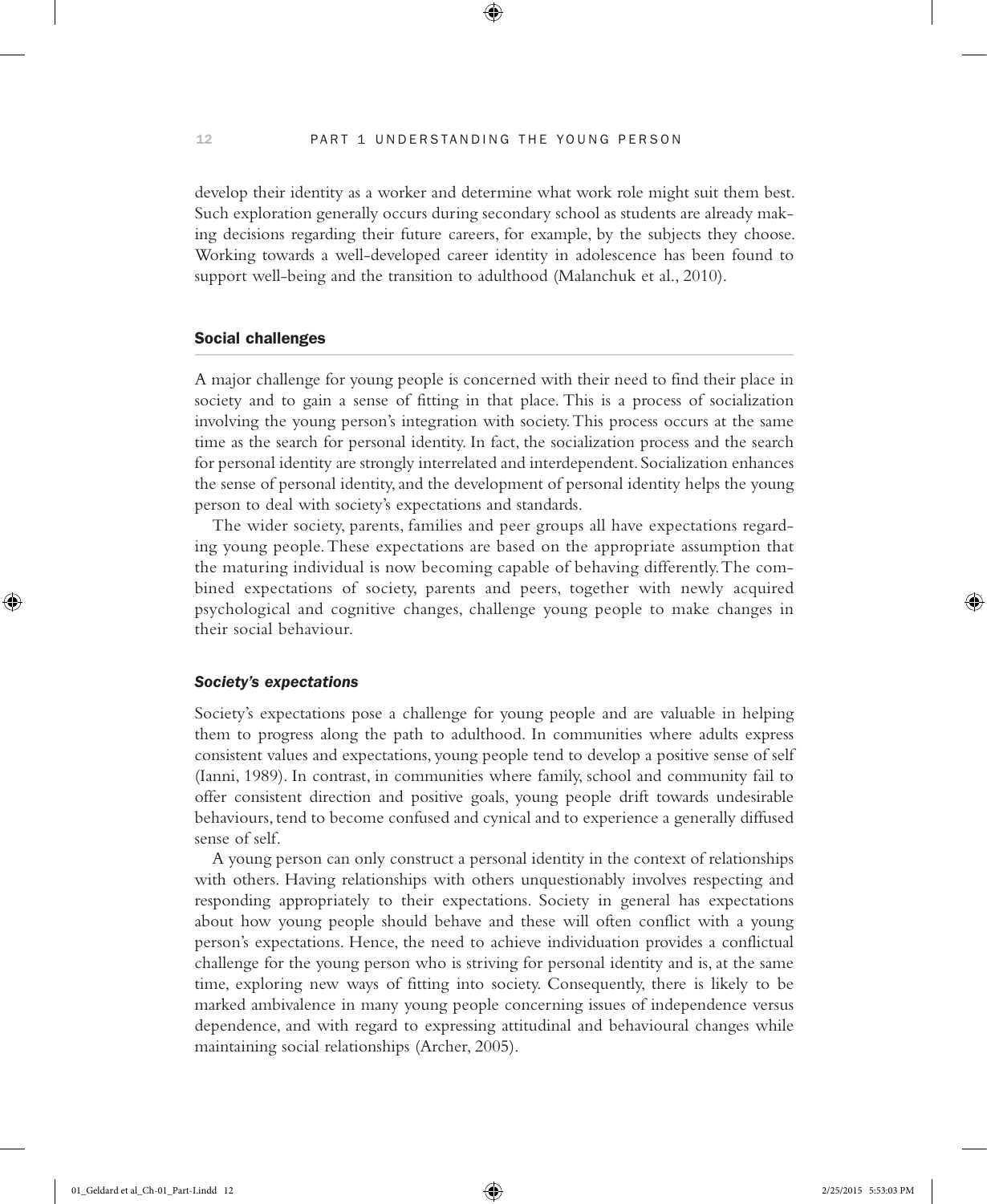⊕

Many of the tasks of adolescence involve strong social expectations. Havighurst (1972) believed that the mastery of the nine developmental tasks listed below were critical to adaptive adolescent adjustment:

- 1. Accepting one's physique and sexual role.
- 2. Establishing new peer relationships with both sexes.
- 3. Achieving emotional independence of parents.
- 4. Selecting and preparing for an occupation.
- 5. Developing intellectual skills and concepts necessary for civic competence.
- 6. Achieving assurance of economic independence.
- 7. Acquiring socially responsible behaviour patterns.
- 8. Preparing for marriage and family life.
- 9. Building conscious values that are harmonious with one's environment.

This list of tasks might seem daunting for many young people. Some will find the challenges overwhelming and will feel alienated from society because they are unable to achieve society's expectations.

#### Young people are commonly pressured by society's expectations

**Toung people are commonly pressured by society's expectations<br>
. young people grow, they start to look like young adults and are able to communications<br>
ore maturely and effectively than children Consequently it is unders** As young people grow, they start to look like young adults and are able to communicate more maturely and effectively than children. Consequently, it is understandable that many adults expect that the behaviour of young people ought to reflect the norms of adult behaviour. The expectation that they will be responsible and will conscientiously set out to meet the developmental tasks of adolescence is unrealistic. They are in a process of growth and are dealing with new and previously unmet challenges, so are unlikely to stay focused on particular tasks and are sure to make mistakes. Young people who are overwhelmed by society's expectations may revert to anti-social behaviour, becoming involved in behaviours ranging from low-level delinquency to serious crime. Some will find ways of satisfying their needs through membership of delinquent gangs. By being in a gang they may experience the feelings of belonging that they need, along with expectations that they can meet.

The impact of society's stereotypical expectations for young people of both sexes has been clearly identified in the relevant literature (Schrof, 1995). In spite of the influence of feminism, girls may get messages that their primary role in life is to marry, have children and become good wives and mothers. This may play havoc with their selection of long-term goals and be damaging to some girls' self-esteem. Similarly, the ideas that teenage boys have about being an adult male can be psychologically destructive when they try to live up to them. For both girls and boys, problems ranging from addiction to violence may often have their roots in a young person's inability to cope with the demands of the socialization process.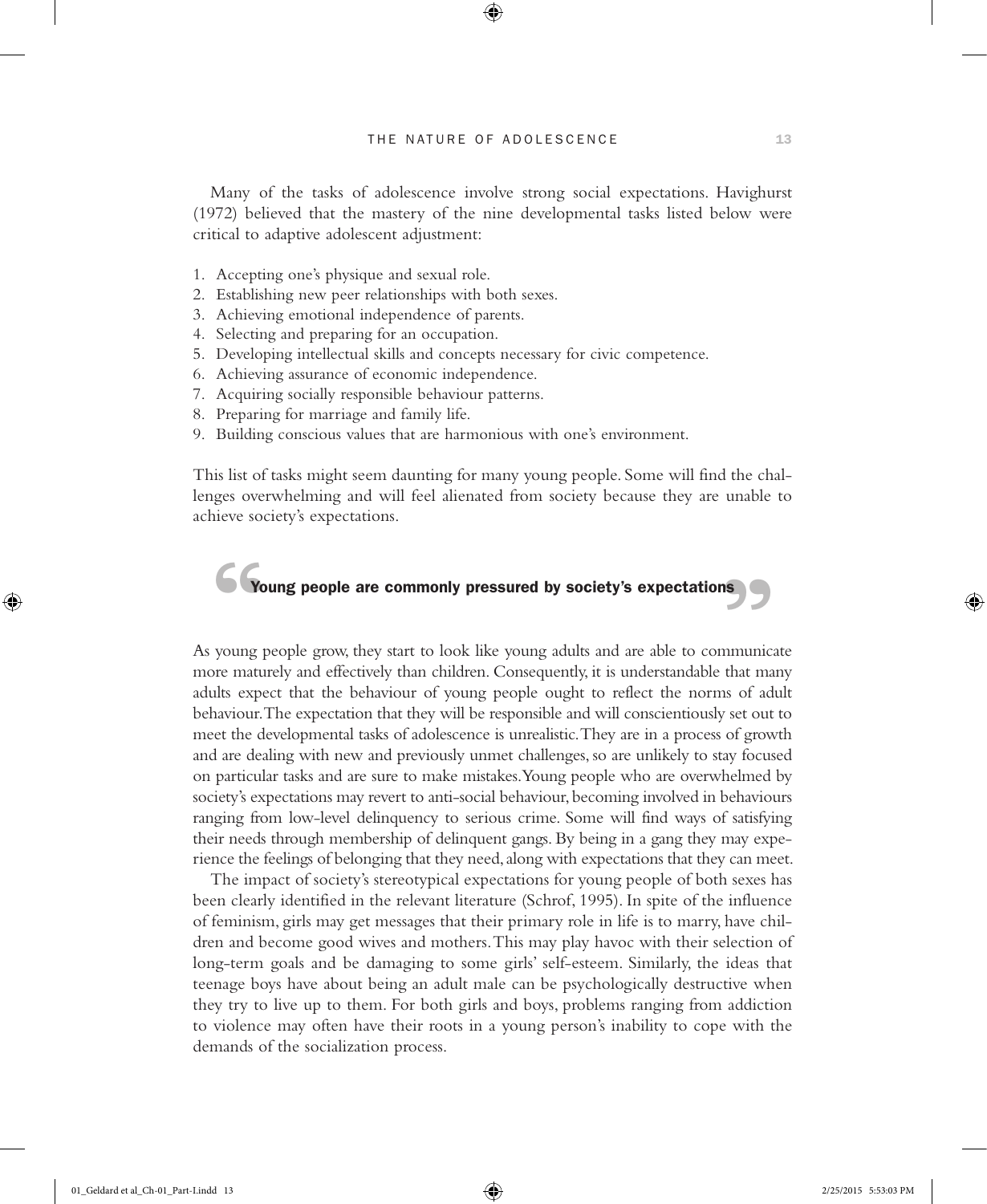⊕

#### *Parental expectations*

Most parents do not know what is normal and realistic with regard to their expectations of their children as they progress through adolescence. Many parents become worried, and at times distressed, by behaviours that are normal for young people. Rutter (1995) believes that most young people are not particularly difficult or troublesome but the problem, in Western society, is how parents respond to them. She argues that the parents' response may create negative feelings and catapult the young person into anti-social behaviour. In her discussion of the issues she draws on research by Steinberg (1990).

Steinberg's (1990) hypothesis is that when children reach puberty the combination of the adolescent phase of development and the behaviour and emotions of parents produces tremendous changes in the parents, with parents becoming increasingly distressed. This may often be accompanied by a decline in marital satisfaction, regret for missed childhood opportunities, recognition of the ageing process, emotional rejection and isolation from a young person who is becoming independent, increasing criticism from a challenging teenager, decline in respect for previously accepted authority and guidance, powerlessness, loss of youthful appearance and doubt about their own sexuality. These changes, Steinberg and Steinberg (1994) believe, often result in parents disengaging from their young people at a time when they need continuing guidance and support. It is understandable, although unfortunate, that some parents withdraw from appropriate contact with their children as they progress through adolescence. Young people need to withdraw because becoming independent is central to their role. Unfortunately this does lead to many parents feeling dismayed and abandoning them at a time when they need special care and attention because of the transitions they are making.

Even when there are tensions in family life, the family remains one of the most effective vehicles for promoting values in adolescence, enabling young people to be successful at school and to have confidence in peer relationships. Steinberg and Steinberg (1994) find that the common link between successful young people is that they generally have positive relationships with their parents. Thus an important challenge for young people is to maintain positive relationships with their parents while achieving their developmental goals, one of which, somewhat paradoxically, is to separate and detach from their parents. Clearly, this is hard to achieve.

Most children begin to detach from their parents at an age of about 14. Although this may sometimes be the result of family dysfunction, it must also be recognized as part of the normal process for young people. There are gender differences: boys generally seem to spend less time with their families than girls. Also girls are more likely to talk about personal issues with parents than are boys.

### It can be difficult for parents to adjust to a young person's individuation

It can be difficult for parents to adjust to a young person's individuation<br>Many parents become distressed because in adolescence their children do not want<br>to discuss personal issues with them. However, because young peop Many parents become distressed because in adolescence their children do not want to discuss personal issues with them. However, because young people are seeking

01\_Geldard et al\_Ch-01\_Part-I.indd 14 2/25/2015 5:53:03 PM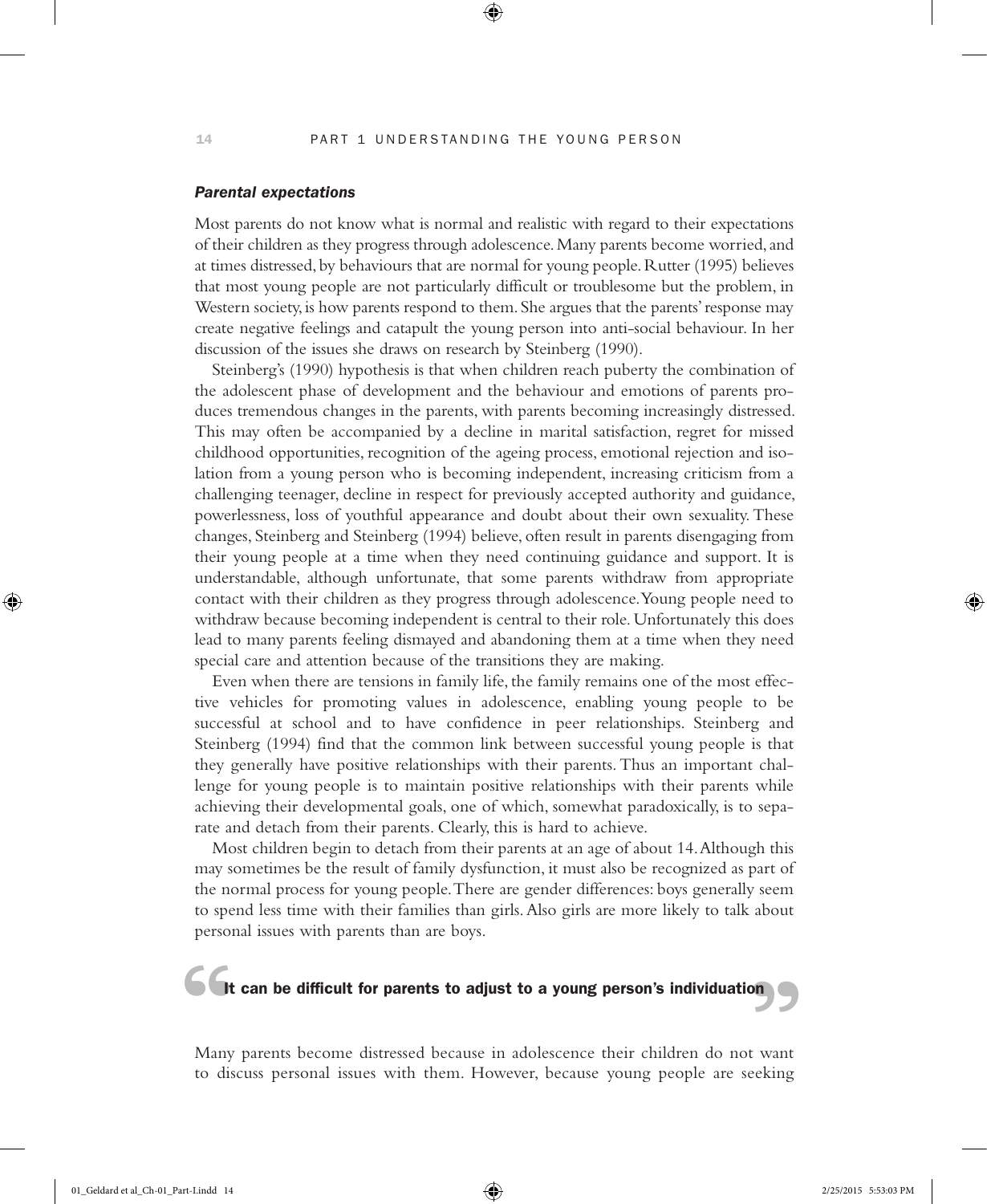independence they are more likely to talk to parents at a time that suits them rather than responding to parental enquiries at other times. Further, they are more likely to continue talking if they are allowed to take the lead. These traits of young people have significance for counsellors.

#### *Adolescent expectations*

A question of importance for counsellors is what young people themselves believe are their major challenges. Young people believe that their major challenges revolve around relationship issues with peers and others and performance issues within society, school or college (Youniss and Smollar, 1985). There are some differences here with regard to age. School pressures have been identified by young people in early adolescence as being the most problematic, whereas for young people of 14 years and older, parent–adolescent conflicts were identified as being the most problematic.

Issues concerning peer relationships were universally considered to present problems, although more so for the young person in late adolescence (Spirito et al., 1991). Along with forming close relationships and friendships, most young people are interested in belonging to a group whose members share common attitudes and interests. Within these groups they have strong expectations that their friends will be trustworthy and loyal to them. They tend to be intolerant of disrespectful acts, moodiness, stubbornness, conceit, drinking too much and bragging. Such behaviours are most likely to cause conflict (Youniss and Smollar, 1985).

#### Moral and spiritual challenges

Important to the processes of social development and the formation of a personal identity are issues relating to moral and spiritual development.

#### *Moral development*

During adolescence the young person is confronted and challenged by a wide range of moral decisions. There are a number of differing views concerning the process of moral development. Important contributors to theory in this field are Kohlberg (1984) and Gilligan (1983). Kohlberg (1968, 1984) suggests a model that outlines stages of moral development based on ways of thinking about moral matters. His stages of moral development are:

- *Stage one*: pre-conventional morality (aged 4–10 years). In this stage the child will do good or avoid wrong with a motive of either avoiding punishment or receiving a reward.
- *Stage two*: conventional morality (aged 10–13 years). During this stage the child or young person learns to conform to the society in which they live. The motives for doing good or avoiding wrong depend on the approval of older people. Additionally, there is an emphasis on conforming with law and order.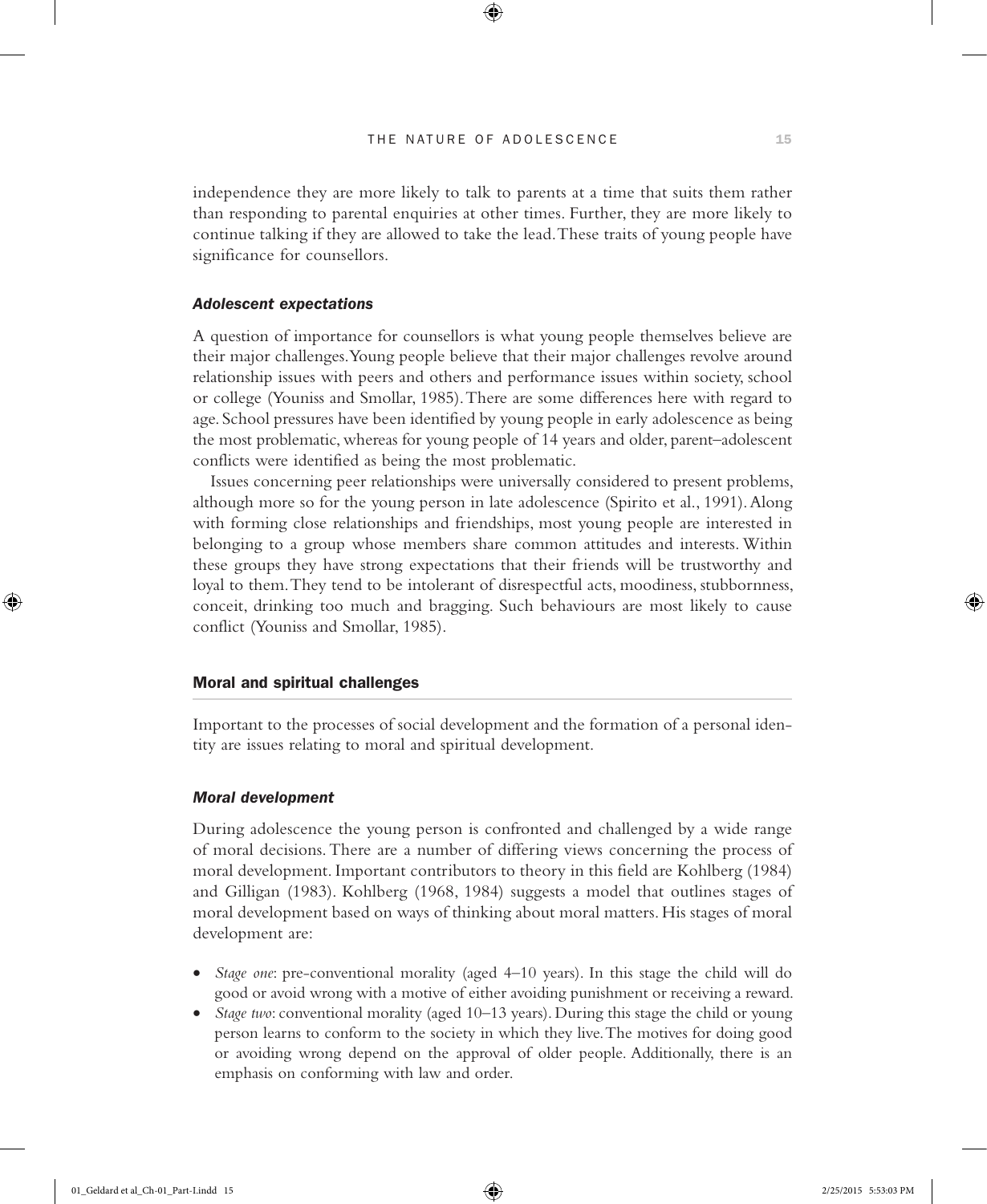• *Stage three*: post-conventional morality (aged 13 years onwards). During this stage the individual develops a sense of human rights and starts to develop a conscience. Being aware of human rights may involve thinking about changes in the law to strive for more acceptable conditions. Additionally, at this stage young people develop clear ideas about what they believe in and what they are prepared to stand up for. No longer does the individual act merely out of fear or the need for approval. Instead, moral principles are integrated within, and owned by, the individual.

⊕

Kohlberg (1984) is conscious that not all young people reach stage three. For some young people, morality and motives may be at a stage-one level. For them, morality is tied up with rewards or with not 'getting caught'.

Gilligan (1983) believes that Kohlberg's theory does not truly represent the moral development of females, and it must be acknowledged that much of Kohlberg's research was based on male subjects. Gilligan suggests that there are three distinct levels of female development:

- *Level one*: individual survival is the driving force for moral reasoning. The female is limited strictly by concern for herself.
- *Level two*: the young person moves to a position of self-sacrifice and social conformity.
- *Level three*: moral decisions in this stage are characterized by consideration for the woman's individual needs as well as those of others. There is an emphasis on not hurting others.



Gilligan (1983) believes that women often use the ethic of care in making decisions about their lives. She suggests that the ethic of care comes from the attachment of children to their mothers, and that through their mothers girls learn about the 'give-and-take' nature of relationships in which moral decisions are made. Comparison of Gilligan's and Kohlberg's theories of moral development suggests that there are differences between males and females in the development of moral decision making. The development of moral reasoning may also be heavily influenced by the context in which a young person lives and is largely dependent on intellectual development which also occurs at this time (Lovat, 1991).

#### *Spiritual development*

As young people seek to establish their personal identity, they attempt to find meaning in their lives. They look within themselves to examine thoughts and feelings, and to reason about them. This leads many young people to seek answers to questions of a

01\_Geldard et al\_Ch-01\_Part-I.indd 16 2/25/2015 5:53:03 PM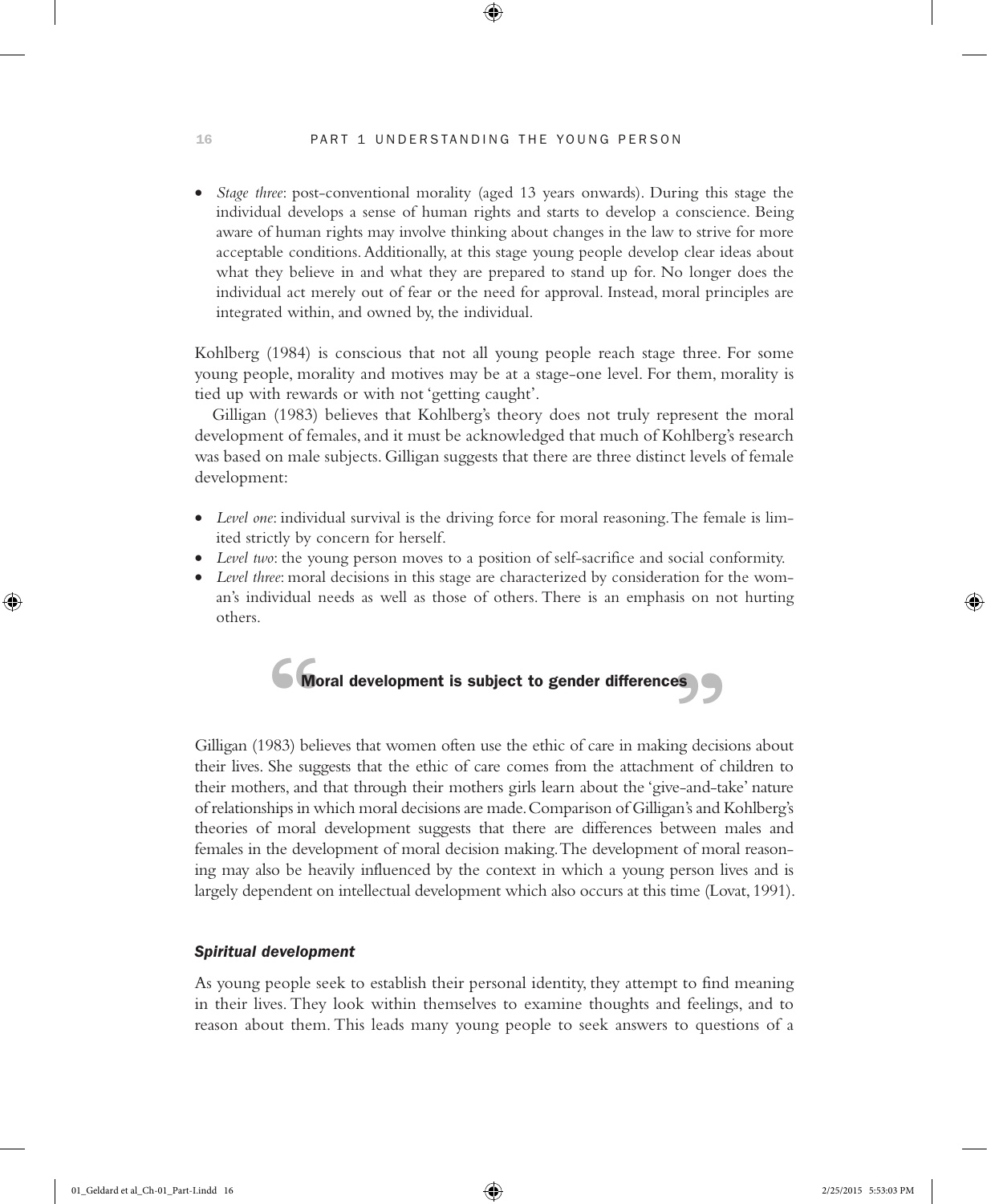⊕

spiritual nature (Elkind, 1980). Conventional religious beliefs and participation in organized religious practices demonstrate aspects of spirituality. However, adolescent spirituality is often demonstrated in a more fundamental way through the young person's search for meaning in life's daily experiences.

Fowler (1981) believes that spirituality can develop only within the scope of the intellectual and emotional growth of the individual. He sees the spiritual beliefs of children from the ages of 5 and 6 as relying heavily on the verification of facts from authority figures such as parents and teachers. In early adolescence, the emphasis is on symbolism rather than knowing factual truth. Later in adolescence, personal experiences, symbols and rituals may play a major part in the development of spiritual beliefs. At this stage the young person is likely to recognize that other people might have different and equally valid ways of understanding and expressing their spirituality. Some young people find conventional religious systems problematic and inconsistent with their need to achieve some level of separation from their family's traditions and values. Those young people who are struggling with identity formation, and are striving to find their place in society, may be attracted to unorthodox religious cults and practices in order to explore their spiritual beliefs and values. Some young people will look to such cults to provide them with a deeper sense of the meaning of life. Unfortunately, they may then become involved in religious practices that are unacceptable in conventional society. This may lead to a young person being marginalized.

Involvement in Satanism is an example of an unorthodox way in which young people may seek to explore their spirituality. Tucker (1989) suggests that young people are deeply fascinated by the kind of experience found in the practice of Satanism. Unfortunately, Satanism can seem attractive for a number of reasons. It provides a sense of group identity and bonding, the opportunity to develop a self-perceived 'charismatic' personality, power because it engenders fear in others and freedom from the restrictions of conventional belief systems. It also offers the opportunity to reject mainstream religion openly. It is not surprising that some young people are attracted to this belief system.

#### In summary

Clearly, adolescence is a time of change and crisis that may be adaptively encountered by some but for others presents the possibility of undesirable psychological, social and emotional consequences. The primary goal of adolescence is to make the transition from childhood to adulthood. Young people need to do this while dealing with biological, psychological and social challenges. Further, reaching adulthood successfully and unscathed will be influenced by the childhood experiences, environmental stresses and environmental hazards discussed in Chapters 2, 3 and 4.